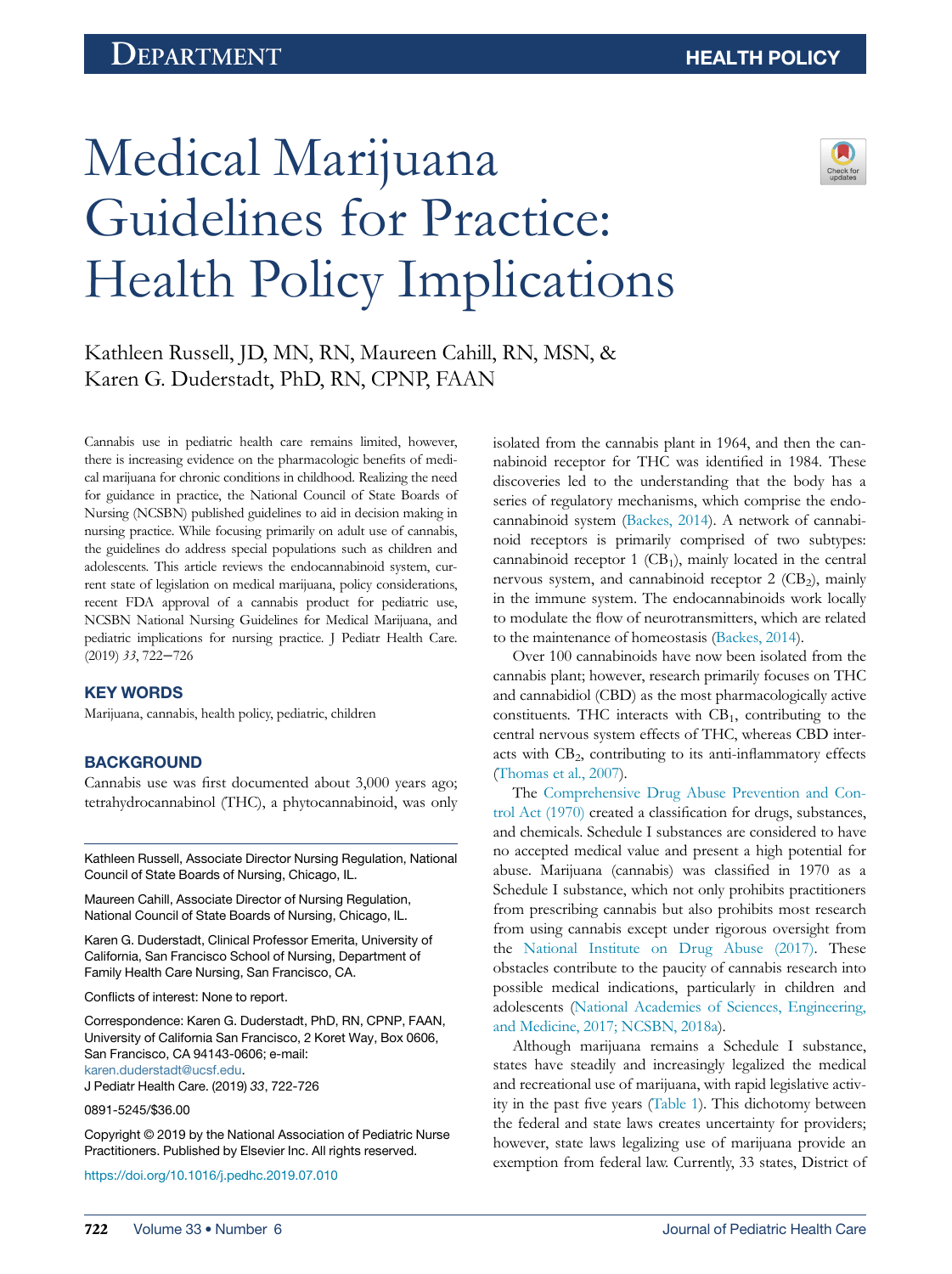Columbia, Guam, Puerto Rico, and U.S. Virgin Islands have approved comprehensive Medical Marijuana Programs (MMPs), and 12 states allow the use of "low THC, high CBD" products for limited medical purposes or as a legal defense ([National Council of State Legislatures \[NCSL\],](#page-3-5) [2019](#page-3-5)). MMPs do not allow providers to prescribe cannabis for medical use, but they do indicate specific qualifying conditions for the use of medical marijuana and allow providers to certify the existence of state qualifying conditions for a specific patient. Three states remain in which no form of cannabis, including CBD, is legal: Idaho, South Dakota, and Nebraska [\(Doheny, 2019; State Marijuana Laws in 2019](#page-3-6) [\[map\], 2019\)](#page-3-6). Restrictions on access to CBD for pediatric seizure treatment caused some parents to relocate their families to states where such use of medical marijuana was legalized [\(Talamo, Kelley, & Swyter, 2015\)](#page-3-7).

The recent passage of [The Agriculture Improvement](#page-3-8) [Act \(2018\),](#page-3-8) known as the Farm Bill, allowed for the cultivation and sale of hemp, which is derived from the Cannabis sativa plant. Generally, hemp contains less THC and more CBD. Section 10113 of the Farm Bill indicates that for the Cannabis sativa plant to be considered as hemp, it cannot contain more than 0.3% THC. States and the federal government are required to work together in the licensing and regulation of hemp products. However, the FDA has issued warning letters to firms that market unapproved drugs that allegedly contain CBD ([FDA, 2019\)](#page-4-0).

# The Efficacy of Cannabis

Despite the limitations on cannabis research, there is some moderate to high quality evidence available for effective treatment with cannabis for chemotherapy-induced nausea and vomiting, pain (resulting from cancer or rheumatoid arthritis), chronic pain (resulting from fibromyalgia), neuropathies (resulting from HIV/AIDS, multiple sclerosis [MS], or diabetes), spasticity (from MS or spinal cord injury; [NCSBN, 2018a](#page-3-9)), and most recently, the reduction of seizure frequency in children and young adults with Dravet syndrome and Lennox-Gastaut syndrome [\(FDA, 2018](#page-4-1)). The evidence supporting the efficacy of cannabinoids for the treatment of these conditions is limited to the populations, symptoms, formulations, dosages, and administration methods noted in the original research.

[Devinsky et al. \(2017\)](#page-3-10) conducted a randomized controlled trial of CBD for children and young adults with drug −resistant Dravet syndrome who were on standard antiepileptic treatment. CBD significantly reduced the frequency of convulsive seizures in the study group; however, they reported a high percentage of adverse symptoms including loss of appetite, diarrhea, and drowsiness, with some side effects related to interactions with other antiepileptic drugs ([Devinsky et al., 2017](#page-3-10)). Beyond the use of CBD in chemotherapy-induced nausea and vomiting and treatment of epilepsy in children and young adults, there is currently insufficient evidence to support the use of cannabinoids for spasticity, neuropathic pain, posttraumatic stress disorder, and Tourette syndrome ([Wong & Wilens, 2017](#page-4-2)). An important consideration in caring for children with chronic health conditions and their families is to encourage parental disclosure of cannabinoid use and to establish a continued partnership with the care team so other prescribed medications are maintained while the study of the cannabis effect continues.

# State and Federal Policy

The FDA approved the synthetic cannabinoid products, dronabinol and nabilone in 1985 [\(FDA, 2006a; FDA,](#page-4-3) [2006b\)](#page-4-3). These drugs are synthetic cannabinoids primarily interacting on CB<sub>1</sub>, similar to THC. Dronabinol is indicated for anorexia associated with weight loss in patients with AIDS and nausea and vomiting associated with cancer chemotherapy in patients who have failed to respond adequately to conventional antiemetic treatments, whereas nabilone is indicated for nausea and vomiting.

Epidiolex, an oral CBD plant−derived product recently approved by the FDA, is based on four clinical trials in patients aged two years or older with either Lennox-Gastaut syndrome or Dravet syndrome [\(FDA, 2018](#page-4-1)). After the approval of Epidiolex by the FDA, the U.S. Drug Enforcement Agency reclassified Epidiolex as a Schedule V drug (low potential for addiction or abuse; [United States](#page-4-4) [Drug Enforcement Agency, 2018](#page-4-4)). Sativex, another pharmaceutical marijuana product, contains a 1:1 ratio of THC and CBD and is administered as an oral mucosal spray. Sativex is indicated for adults with moderate-to-severe spasticity owing to MS who have not responded adequately to other antisplasticity medication ([GW Pharmaceuticals,](#page-3-11)

<span id="page-1-2"></span><span id="page-1-1"></span><span id="page-1-0"></span>

| <b>TABLE 1. Cannabis legislation through July 15, 2019</b>                                                                                                                                    |                                                                                                                                                                                                 |
|-----------------------------------------------------------------------------------------------------------------------------------------------------------------------------------------------|-------------------------------------------------------------------------------------------------------------------------------------------------------------------------------------------------|
| Type of medical marijuana program                                                                                                                                                             | <b>Jurisdictions</b>                                                                                                                                                                            |
| Medical Marijuana Program                                                                                                                                                                     | AK, AR, AZ, CA, CO, CT, DC, DE, FL, GU, HI, IL, LA, <sup>a</sup> MA,<br>MD, ME, MI, MN, MO, <sup>a</sup> MT, ND, NH, NJ, NM, NV, NY, OH,<br>OK, OR, PA, PR, RI, UT, VI, VT, WA, WV <sup>a</sup> |
| Allow cannabidiol products with minimal or no THC content<br>(often used for intractable seizures and/or use restricted to<br>clinical studies)                                               | AL, GA (> 5% THC), IA (> 3% THC), IN (> 0.3% THC), IO, KS<br>$(0\%$ THC), KY, MO, MS, NC, SC $(> 0.9\%)$ , TN $(> 0.9\%)$<br>THC), TX ( $> 0.5\%$ THC), UT, VA ( $> 5\%$ THC), WI, WY           |
| Advanced practice registered nurses allowed to certify a<br>qualifying condition referred to in medical marijuana statute                                                                     | DC, HI, MA, MD, ME, MN, ND, NH, NY, RI, UT, VI, VT, WA                                                                                                                                          |
| Recreational use of cannabis                                                                                                                                                                  | AK, CA, CO, DC, IL, MA, ME, MI, NV, OR, VT, WA                                                                                                                                                  |
| No cannabis statutes                                                                                                                                                                          | ID. NE. SD                                                                                                                                                                                      |
| <sup>a</sup> Medical Marijuana Program not functional yet.<br><sup>b</sup> Recreational use legal January 1st, 2020. Adapted from National Council of State Boards of Nursing (NCSBN, 2018a). |                                                                                                                                                                                                 |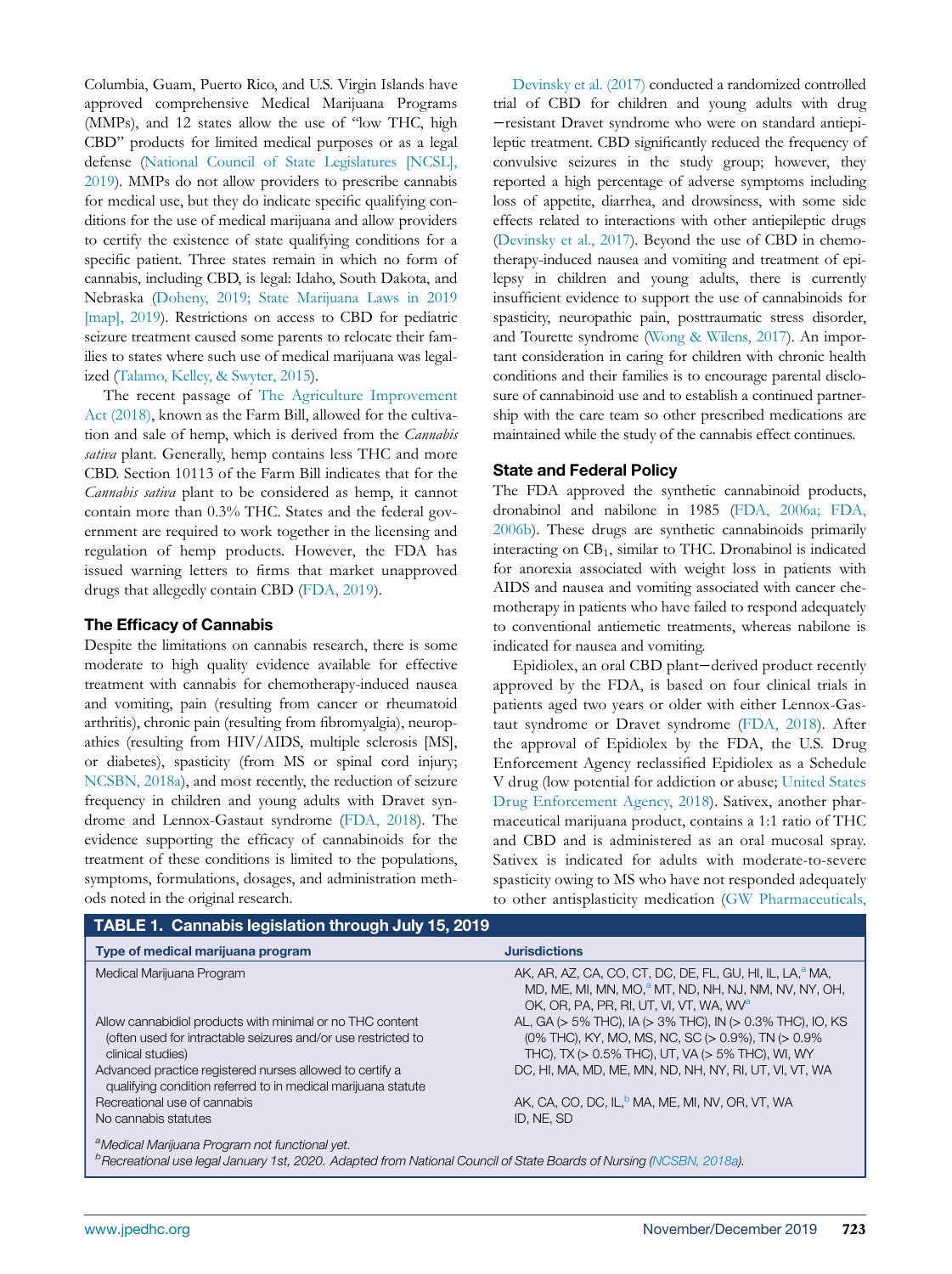[n.d.\)](#page-3-11). Although approved for use in over 25 countries, this product is not approved in the United States.

In 1996, California approved the first legalization of medical marijuana, and other states have continued to legalize the medical and recreational use of cannabis owing to advocacy by citizen groups and increasing evidence of therapeutic treatment effects for chronic pain conditions in adults [\(NCSL, 2018](#page-3-12)). In California, Illinois, Massachusetts, Minnesota, Montana, New Hampshire, New Jersey, Oregon, and Rhode Island, a "designated caregiver" within the MMP allows some health care providers to assist in the administration of marijuana products to patients in certain settings [\(National Council of State Legislators, 2017](#page-3-13)). A recent Colorado law has now made it clear that school personnel may possess and administer medical marijuana to a student who holds a valid recommendation for medical marijuana. The law gave the school district Board of Education or charter school permission to adopt policies regarding who may act as a primary caregiver for the administration of marijuana to students. ([Policy for student possession and administration](#page-3-14) [of prescription medication](#page-3-14)—Rules, 2018). It is important to note the use of the words "may administer" in this law; school personnel are not "required" to administer medical marijuana. This can present a conflict between parents and the school when the school district makes a decision not to allow personnel to administer medical marijuana. The [Colo](#page-3-15)[rado Association of School Nurses \(n.d.\)](#page-3-15) issued a position statement regarding this law.

Virginia recently passed a law which removes prosecution for possession or distribution by a school employee delivering health-related services for storing, dispensing, or administering CBD oil or THC-A (tetrahydrocannabinolic acid) oil, the precursor to psychoactive THC. In accordance with a policy adopted by the local school board, a school employee can administer marijuana products to a student who has been issued a valid written certification for the use of such products ([Code of Virginia, 2019](#page-3-16)).

#### Pediatric Policy Implications

The greatest concern regarding the use of cannabis products has been the impact on the developing brain including interference with learning, concentration, motor control, judgment, and problem solving in adolescents who use cannabis recreationally, either short or long term [\(Ammerman, Ryan, &](#page-3-17) [Adelman, 2015; Cerd](#page-3-17)[a et al., 2017; Mouro, Ribeiro, &](#page-3-17) [Sebasti](#page-3-17)ã[o, 2018](#page-3-17)). The American Academy of Pediatrics (AAP) issued a policy statement regarding marijuana policies and youth in 2015 ([AAP, 2015\)](#page-3-18). The AAP is opposed to marijuana use in patients aged 0−21 years because of the data supporting the negative health and brain development effects of marijuana. Additionally, the AAP opposes the use of marijuana outside the processes of the FDA; however, the AAP does recognize that marijuana products may be an option for children with life-limiting or severely debilitating conditions or for whom current therapies are inadequate ([AAP, 2015\)](#page-3-18).

Recreational use of marijuana must also be a consideration in caring for children and youth. The state of

Washington legalized recreational marijuana use in 2012; and subsequent to the change from medical only to medical and recreational marijuana legality, researchers investigated the impact of recreational marijuana legality and marijuana use in youth [\(Mason et al., 2016](#page-3-19)). The results indicated that marijuana use was more prevalent among teens shortly after the transition in laws allowing recreational marijuana legalization. Although the findings were not statistically significant, there was some evidence of effect on the reduction of alcohol and tobacco use in teens who reported marijuana use ([Mason et al., 2016](#page-3-19)). Some studies have reported increased frequency of marijuana use in adults and youth in states with legalization of medical marijuana with others reporting a "spillover" effect with marijuana use in youth and increased alcohol use among adults [\(Choo et al., 2014;](#page-3-20) [Lynne-Landsman, Livingston, & Wagenaar, 2013\)](#page-3-20).

In Colorado, where recreational use was also legalized in 2012, there have been reports of accidental ingestion by children revealing effects such as ataxia, lethargy, and respiratory depression. However, currently approved drug therapies employ primarily the CBD component of cannabis, which is associated with a very small percentage of the psychoactive component THC and few adverse event reports [\(Ammerman et al., 2015;](#page-3-17) [Wong & Wilens, 2017\)](#page-3-17). Medical use of marijuana has been available in Colorado for nearly 20 years, and less than 1% of those issued medical marijuana permit cards were minors ([Colorado Department of Public Health & Environment, n.d.](#page-3-21)).

#### Guidelines for Nursing Practice

Recognizing that more states are legalizing medical marijuana, the NCSBN published nursing guidelines to aid in decision making in nursing practice [\(NCSBN, 2018a\)](#page-3-9). The guidelines provide advanced practice registered nurses (APRN) and pediatric nurses with evidence-based principles and nursing implications while caring for patients using medical marijuana and for certifying the use of medical marijuana (see [Box; NCSBN, 2018b\)](#page-3-22).

#### BOX. NCSBN Principles of Essential Knowledge for Nursing Practice

- $\Rightarrow$  have a working knowledge of the current state of legalization of medical and recreational cannabis use
- $\Rightarrow$  have a working knowledge of the use of cannabis for medical purposes
- $\Rightarrow$  have an understanding of the endocannabinoid system, cannabinoid receptors, cannabinoids, and the interactions between them
- $\Rightarrow$  have an understanding of cannabis pharmacology and the research associated with the medical use of cannabis
- $\Rightarrow$  be able to identify the safety considerations for patient use of cannabis
- $\Rightarrow$  approach the patient without judgment regarding the patient's choice of treatment or preferences in managing pain and other distressing symptoms

Adapted from NCSBN (2018a).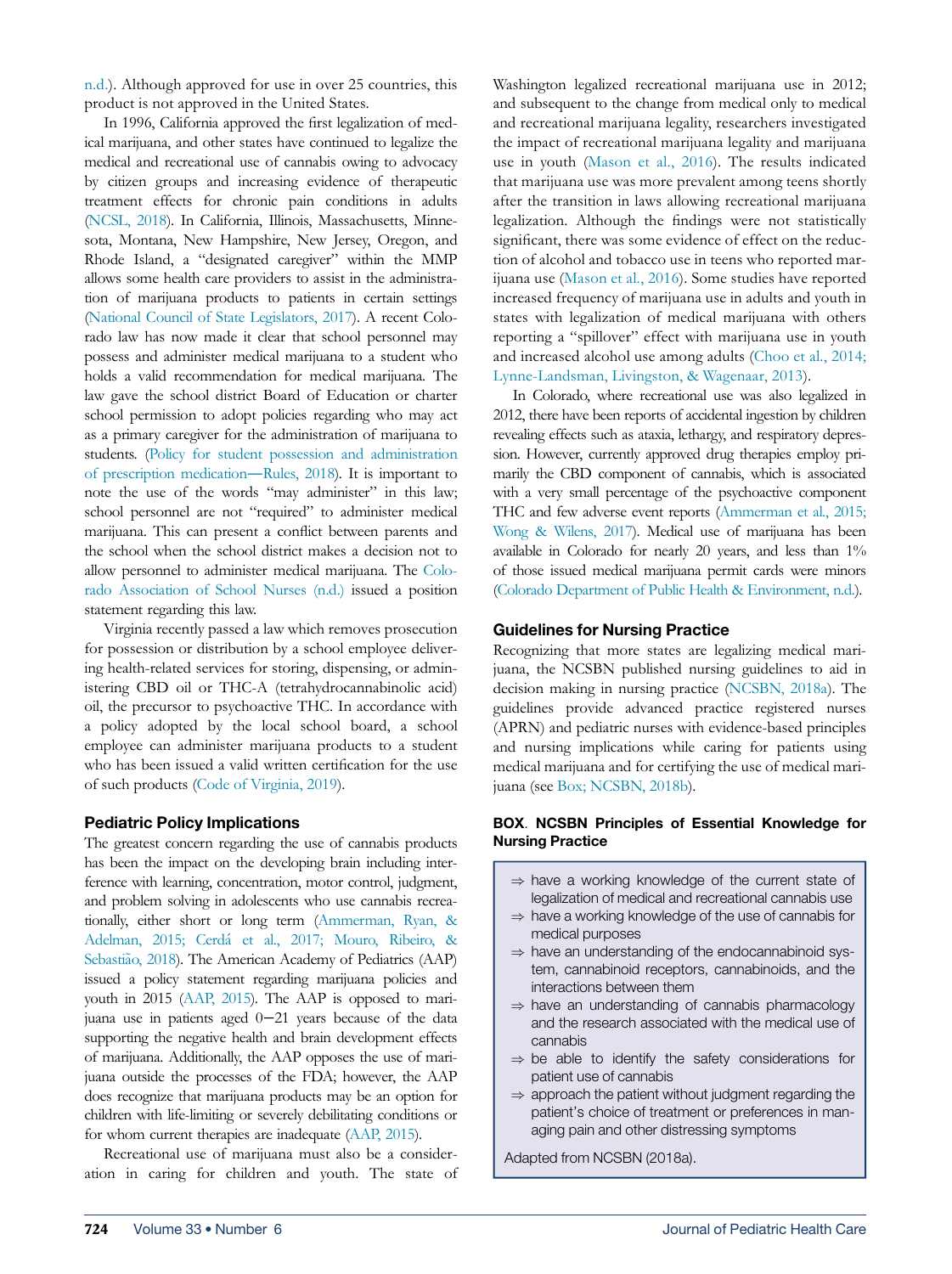<span id="page-3-10"></span><span id="page-3-6"></span><span id="page-3-2"></span>Following the NCSBN publication of nursing guidelines for medical marijuana, the National Association of School Nurses (NASN) issued a position brief in January 2019 on cannabis and marijuana ([NASN, 2019\)](#page-3-23). The contradiction between federal and state laws has created uncertainty for the school nurse when cannabis products are brought into the school setting for administration to students. Safe administration of cannabis has not yet been established for use in the school setting in most states ([NASN, 2019](#page-3-23)). However, the school nurse must work closely with parents who are using cannabis-based products for their children so that appropriate planning and care coordination may occur.

<span id="page-3-19"></span><span id="page-3-11"></span>Despite cannabis' limited evidence for efficacy, legality, and policy considerations, an important nursing implication in caring for children with chronic health conditions and their families is to encourage parental disclosure of cannabis or cannabinoid use and to establish a continued partnership with the care team so other prescribed medications are maintained while cannabis research, legality, and policy evolve.

## <span id="page-3-4"></span>**CONCLUSION**

<span id="page-3-23"></span><span id="page-3-9"></span>All nurses and pediatric health care providers must become familiar with their state laws and regulations and, most importantly, must be aware of the principles of safe and knowledgeable practice to promote patient safety when caring for patients using medical marijuana. For APRNs who are authorized to certify a qualifying condition, they must additionally be knowledgeable of their responsibilities when certifying a qualifying condition.

## <span id="page-3-22"></span><span id="page-3-13"></span>**REFERENCES**

- <span id="page-3-18"></span><span id="page-3-3"></span>American Academy of Pediatrics [AAP]. (2015). The impact of marijuana policies on youth: Clinical, research, and legal update. Retrieved from [https://pediatrics.aappublications.org/content/](https://pediatrics.aappublications.org/content/135/3/584) [135/3/584](https://pediatrics.aappublications.org/content/135/3/584)
- <span id="page-3-17"></span><span id="page-3-12"></span>[Ammerman, S., Ryan, S., Adelman, W. P., Committee on Sub](http://refhub.elsevier.com/S0891-5245(19)30399-2/sbref0001)[stance Abuse, & the Committee on Adolescence. \(2015\). The](http://refhub.elsevier.com/S0891-5245(19)30399-2/sbref0001) [impact of marijuana policies on youth: Clinical, research, and](http://refhub.elsevier.com/S0891-5245(19)30399-2/sbref0001) legal update. [Pediatrics, 135](http://refhub.elsevier.com/S0891-5245(19)30399-2/sbref0001), e769–e785.
- <span id="page-3-5"></span><span id="page-3-0"></span>Backes, M. (2014). [Cannabis Pharmacy: The Practical Guide to](http://refhub.elsevier.com/S0891-5245(19)30399-2/sbref0002) Medical Marijuana[. New York, NY: Black Dog & Leventhal](http://refhub.elsevier.com/S0891-5245(19)30399-2/sbref0002) [Publishers.](http://refhub.elsevier.com/S0891-5245(19)30399-2/sbref0002)
- <span id="page-3-14"></span>[Cerd](http://refhub.elsevier.com/S0891-5245(19)30399-2/sbref0003)a[, M., Wall, M., Feng, T., Keyes, K. M., Sarvet, A.,](http://refhub.elsevier.com/S0891-5245(19)30399-2/sbref0003) [Schulenberg, J.,](http://refhub.elsevier.com/S0891-5245(19)30399-2/sbref0003) ... [Hasin, D. S. \(2017\). Association of state](http://refhub.elsevier.com/S0891-5245(19)30399-2/sbref0003) [recreational marijuana laws with adolescent marijuana use.](http://refhub.elsevier.com/S0891-5245(19)30399-2/sbref0003) [JAMA Pediatr, 171](http://refhub.elsevier.com/S0891-5245(19)30399-2/sbref0003), 142–149.
- <span id="page-3-20"></span><span id="page-3-7"></span>[Choo, E. K., Benz, M., Zaller, N., Warren, O., Rising, K. L., &](http://refhub.elsevier.com/S0891-5245(19)30399-2/sbref0004) [McConnell, K. J. \(2014\). The impact of state medical marijuana](http://refhub.elsevier.com/S0891-5245(19)30399-2/sbref0004) [legislation on adolescent marijuana use.](http://refhub.elsevier.com/S0891-5245(19)30399-2/sbref0004) J Adolesc Health, 55, 160–[166.](http://refhub.elsevier.com/S0891-5245(19)30399-2/sbref0004)
- <span id="page-3-16"></span>Code of Virginia (2019). § 18.2-251.1:1 Possession or distribution of cannabidiol oil or THC-A oil, public schools, cc. 573, 574.
- <span id="page-3-15"></span><span id="page-3-8"></span>Colorado Association of School Nurses. (n.d.). CASN position on HB18-1286. Retrieved from [http://coloradoschoolnurse.org/](http://coloradoschoolnurse.org/assets/casn-position-on-hb18-1286.pdf) [assets/casn-position-on-hb18-1286.pdf](http://coloradoschoolnurse.org/assets/casn-position-on-hb18-1286.pdf)
- <span id="page-3-21"></span><span id="page-3-1"></span>Colorado Department of Public Health & Environment. (n.d.). Medical marijuana statistics and data. Retrieved from [https://www.colorado.gov/paci](https://www.colorado.gov/pacific/cdphe/medical-marijuana-statistics-and-data)fic/cdphe/medical-marijuana[statistics-and-data](https://www.colorado.gov/pacific/cdphe/medical-marijuana-statistics-and-data)
- Comprehensive Drug Abuse Prevention and Control Act. (1970).  $U.S.C.$   $\S801 - 904$  (1970).
- [Devinsky, O., Cross, H., Laux, L., Marsh, E., Miller, I., Nabbout, R.,](http://refhub.elsevier.com/S0891-5245(19)30399-2/sbref0005) ... [Wright, S. \(2017\). Trial of cannabidiol for drug-resistant seizures](http://refhub.elsevier.com/S0891-5245(19)30399-2/sbref0005) [in Dravet syndrome.](http://refhub.elsevier.com/S0891-5245(19)30399-2/sbref0005) N Engl J Med, 376, 2011–2020.
- Doheny K. (2019). Marijuana, hemp, CBD oil: What's legal and where? Retrieved from [https://www.webmd.com/pain-man](https://www.webmd.com/pain-management/news/20190108/marijuana-hemp-cbd-whats-legal-and-where) [agement/news/20190108/marijuana-hemp-cbd-whats-legal](https://www.webmd.com/pain-management/news/20190108/marijuana-hemp-cbd-whats-legal-and-where)[and-where](https://www.webmd.com/pain-management/news/20190108/marijuana-hemp-cbd-whats-legal-and-where)
- GW Pharmaceuticals. (n.d.). Sativex, [https://www.gwpharm.com/](https://www.gwpharm.com/healthcare-professionals/sativex#) [healthcare-professionals/sativex#](https://www.gwpharm.com/healthcare-professionals/sativex#)
- [Lynne-Landsman, S. D., Livingston, M. D., & Wagenaar, A. C. \(2013\).](http://refhub.elsevier.com/S0891-5245(19)30399-2/sbref0006) [Effects of state medical marijuana laws on adolescent mari](http://refhub.elsevier.com/S0891-5245(19)30399-2/sbref0006)juana use. [Am J Public Health, 103](http://refhub.elsevier.com/S0891-5245(19)30399-2/sbref0006), 1500–1506.
- [Mason, W. A., Fleming, C. B., Ringle, J. L., Hanson, K., Gross, T. J.,](http://refhub.elsevier.com/S0891-5245(19)30399-2/sbref0007) [& Haggerty, K. P. \(2016\). Prevalence of marijuana and other](http://refhub.elsevier.com/S0891-5245(19)30399-2/sbref0007) [substance use before and after Washington State](http://refhub.elsevier.com/S0891-5245(19)30399-2/sbref0007)'s change [from legal medical marijuana to legal medical and nonmedical](http://refhub.elsevier.com/S0891-5245(19)30399-2/sbref0007) [marijuana: Cohort comparisons in a sample of adolescents.](http://refhub.elsevier.com/S0891-5245(19)30399-2/sbref0007) [Subst Abus, 37](http://refhub.elsevier.com/S0891-5245(19)30399-2/sbref0007), 330–335.
- Mouro, F. M., Ribeiro, J. A., Sebastião, A. M., & Dawson, N. (2018). [Chronic, intermittent treatment with a cannabinoid receptor](http://refhub.elsevier.com/S0891-5245(19)30399-2/sbref0008) [agonist impairs recognition memory and brain network func](http://refhub.elsevier.com/S0891-5245(19)30399-2/sbref0008)tional connectivity. [J Neurochem, 147](http://refhub.elsevier.com/S0891-5245(19)30399-2/sbref0008), 71–83.
- [National Academies of Sciences, Engineering, and Medicine.](http://refhub.elsevier.com/S0891-5245(19)30399-2/sbref0009) (2017). [The health effects of cannabis and cannabinoids:](http://refhub.elsevier.com/S0891-5245(19)30399-2/sbref0009) [The current state of evidence and recommendations for](http://refhub.elsevier.com/S0891-5245(19)30399-2/sbref0009) research[. Washington DC: The National Academies](http://refhub.elsevier.com/S0891-5245(19)30399-2/sbref0009) [Press.](http://refhub.elsevier.com/S0891-5245(19)30399-2/sbref0009)
- National Association of School Nurses [NASN]. (2019). Position Brief - Cannabis/Marijuana. Retrieved from [https://www.](https://www.nasn.org/advocacy/professional-practice-documents/positionbriefs/pb-cannabis) [nasn.org/advocacy/professional-practice-documents/posi](https://www.nasn.org/advocacy/professional-practice-documents/positionbriefs/pb-cannabis) [tionbriefs/pb-cannabis](https://www.nasn.org/advocacy/professional-practice-documents/positionbriefs/pb-cannabis)
- [National Council of State Boards of Nursing \[NCSBN\]. \(2018a\). The](http://refhub.elsevier.com/S0891-5245(19)30399-2/sbref0010) [NCSBN national nursing guidelines for medical marijuana.](http://refhub.elsevier.com/S0891-5245(19)30399-2/sbref0010) [J Nurs Regul, 9](http://refhub.elsevier.com/S0891-5245(19)30399-2/sbref0010), S1–60.
- [National Council of State Boards of Nursing \[NCSBN\]. \(2018b\).](http://refhub.elsevier.com/S0891-5245(19)30399-2/sbref0011) [Medical marijuana education in APRN nursing programs.](http://refhub.elsevier.com/S0891-5245(19)30399-2/sbref0011) [J Nurs Regul, 9](http://refhub.elsevier.com/S0891-5245(19)30399-2/sbref0011), S33–S37.
- National Council of State Legislators [NCLS]. (2017). Supporting relative caregivers of children. Retrieved from [http://www.](http://www.ncsl.org/research/human-services/relative-caregivers.aspx) [ncsl.org/research/human-services/relative-caregivers.aspx](http://www.ncsl.org/research/human-services/relative-caregivers.aspx)
- National Institute on Drug Abuse. (2017). NIDA's role in providing marijuana for research. Retrieved from [https://www.druga](https://www.drugabuse.gov/drugs-abuse/marijuana/nidas-role-in-providing-marijuana-research) [buse.gov/drugs-abuse/marijuana/nidas-role-in-providing-mari](https://www.drugabuse.gov/drugs-abuse/marijuana/nidas-role-in-providing-marijuana-research) [juana-research](https://www.drugabuse.gov/drugs-abuse/marijuana/nidas-role-in-providing-marijuana-research)
- National Council of State Legislatures [NCSL]. (2018). Marijuana overview: Legislation. Retrieved from [http://www.ncsl.org/](http://www.ncsl.org/research/civil-and-criminal-justice/marijuana-overview.aspx) [research/civil-and-criminal-justice/marijuana-overview.aspx](http://www.ncsl.org/research/civil-and-criminal-justice/marijuana-overview.aspx)
- National Council of State Legislatures [NCSL]. (2019). State medical marijuana laws. Retrieved from [http://www.ncsl.org/research/](http://www.ncsl.org/research/health/state-medical-marijuana-laws.aspx) [health/state-medical-marijuana-laws.aspx](http://www.ncsl.org/research/health/state-medical-marijuana-laws.aspx)
- Policy for student possession and administration of prescription medication—Rules. (2018). Colo. Rev. Stat § 22-1-119.3.
- State Marijuana Laws in 2019 [map]. (2019). Retrieved from: [http://](http://www.governing.com/gov-data/safety-justice/state-marijuana-laws-map-medical-recreational.html) [www.governing.com/gov-data/safety-justice/state-marijuana](http://www.governing.com/gov-data/safety-justice/state-marijuana-laws-map-medical-recreational.html)[laws-map-medical-recreational.html](http://www.governing.com/gov-data/safety-justice/state-marijuana-laws-map-medical-recreational.html)
- Talamo L., Kelley C., & Swyter N. (2015). Parents demand medical marijuana for epileptic kids, Retrieved from [https://www.](https://www.nbcnews.com/health/health-news/parents-demand-medical-marijuana-epileptic-kids-n411186) [nbcnews.com/health/health-news/parents-demand-medical](https://www.nbcnews.com/health/health-news/parents-demand-medical-marijuana-epileptic-kids-n411186)[marijuana-epileptic-kids-n411186](https://www.nbcnews.com/health/health-news/parents-demand-medical-marijuana-epileptic-kids-n411186)
- The Agricultural Improvement Act. (2018). H.R. 2 115th Congress: Agriculture Improvement Act of 2018. Retrieved from <https://www.govtrack.us/congress/bills/115/hr2>
- [Thomas, A., Baillie, G. L., Phillips, A. M., Razdan, R. K., Ross, R. A.,](http://refhub.elsevier.com/S0891-5245(19)30399-2/sbref0012) [& Pertwee, R. G. \(2007\). Cannabidiol displays unexpectedly](http://refhub.elsevier.com/S0891-5245(19)30399-2/sbref0012) [high potency as an antagonist of CB1 and CB2 receptor ago](http://refhub.elsevier.com/S0891-5245(19)30399-2/sbref0012)nists in vitro. [Br J Pharmacol, 150](http://refhub.elsevier.com/S0891-5245(19)30399-2/sbref0012), 613–623.